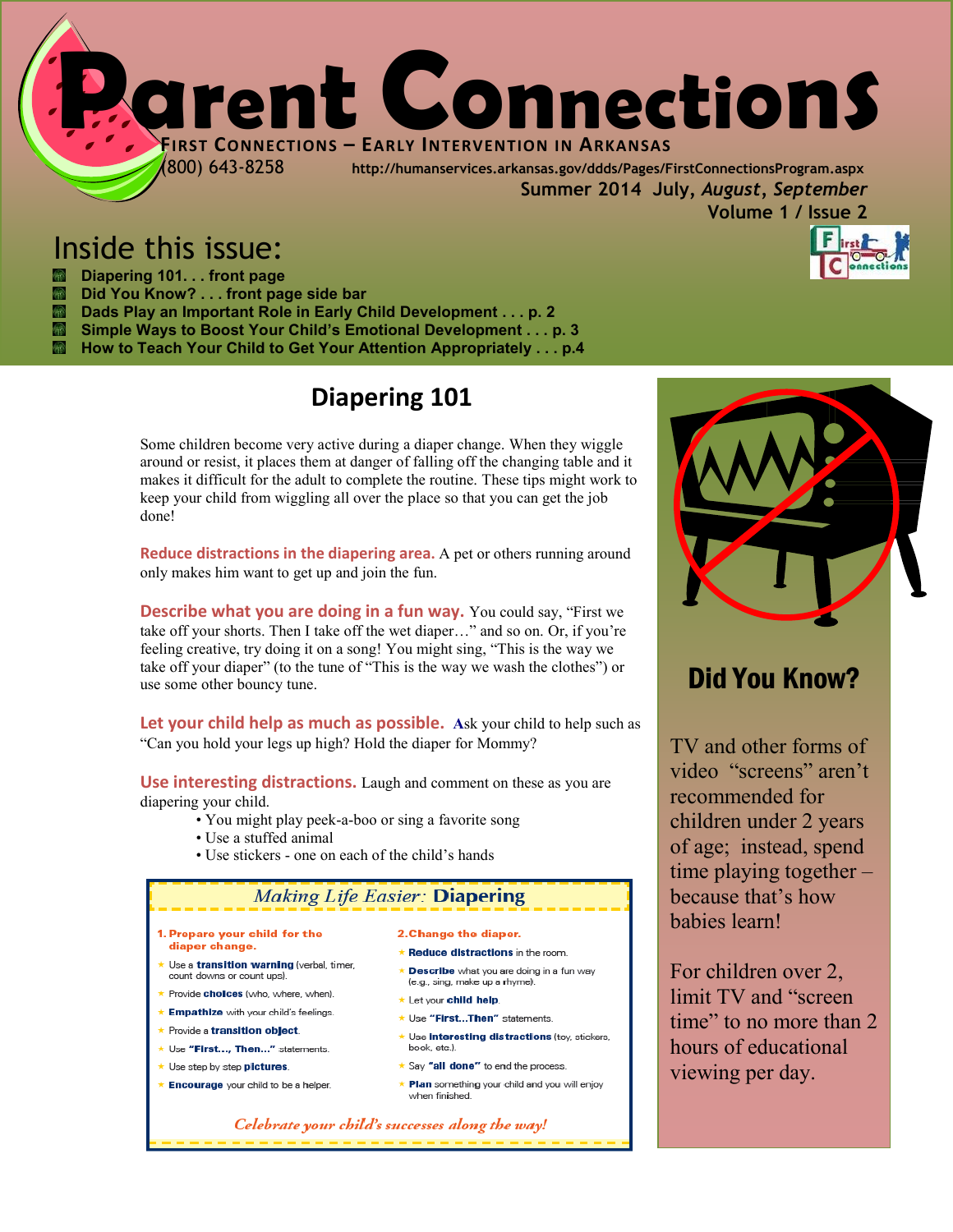

## **Dads Play an Important Role in Early Child Development**

*"Fathers have a pow erful and positive impact upon the development and health of children."*

Infants who receive high levels of affection from their fathers (for example, babies whose fathers respond quickly to their cries and who play together) are more securely attached; that is, they can explore their environment comfortably when a parent is nearby and can readily accept comfort from their parent after a brief separation. Researchers watched dads interacting with their infants at three months and then assessed the same babies' behavior at twelve months. They found that babies whose dads were more engaged at three months had fewer problems when assessed at twelve months.

However, research suggests that these benefits extend beyond "babyhood." A number of studies show that children whose dads are involved in their care are more likely to be emotionally secure, be confident to explore their surroundings, and, as they grow older, have better social connections with peers. These children also are less likely to get in trouble at home, school, or in the neighborhood.

Dr. David Popenoe, a researcher on the impact of fathers and fatherhood on child development states, "Fathers have a direct impact on the well-being of their children. Fathers are far more than just 'second adults' in the home. Involved fathers bring positive

benefits to their children that no other person is as likely to bring." And that may be true because dad's "ways" are often very different than mom's "ways." Fathers spend a higher percentage of their one-on-one time with infants and toddlers playing than mothers do. These stimulating, playful interactions help very young children learn how to regulate their feelings and behavior. Rough-housing with dad, for example, can teach children how to deal with aggressive impulses and physical contact without losing control of their emotions. Because fathers often push achievement while mothers stress nurturing, dads tend to promote independence and an orientation to the outside world. As a result, children who grow up with involved fathers are more comfortable exploring the world around them and more likely to exhibit selfcontrol and positive behavior.

Dr. Paul Ramchandani, one of the leaders of the research, said, "children whose fathers were more engaged had better outcomes." These studies demonstrate the importance of sharing childrearing duties and allowing fathers some flexibility in parenting in a style that may be different from "mom's ways." In the case of separation or divorce, it's also important to keep dads involved, for the benefit of the child.

Sources:

"Study: Loving Dads Play Significant Role in Early Child Development." National Organization for Marriage. <http://www.nomblog.com/26944/>.18 Aug. 2012.



Rosenberg, Jeffrey and Wilcox, Bradford. "Importance of Fathers in the Healthy Development of Children." Ofice on Child Abuse and Neglect, US Children's Bureau. US Department of Health and Human Services. < https://www.childwelfare.gov/pubs/usermanuals/fatherhood/chaptertwo.cfm>. 2006.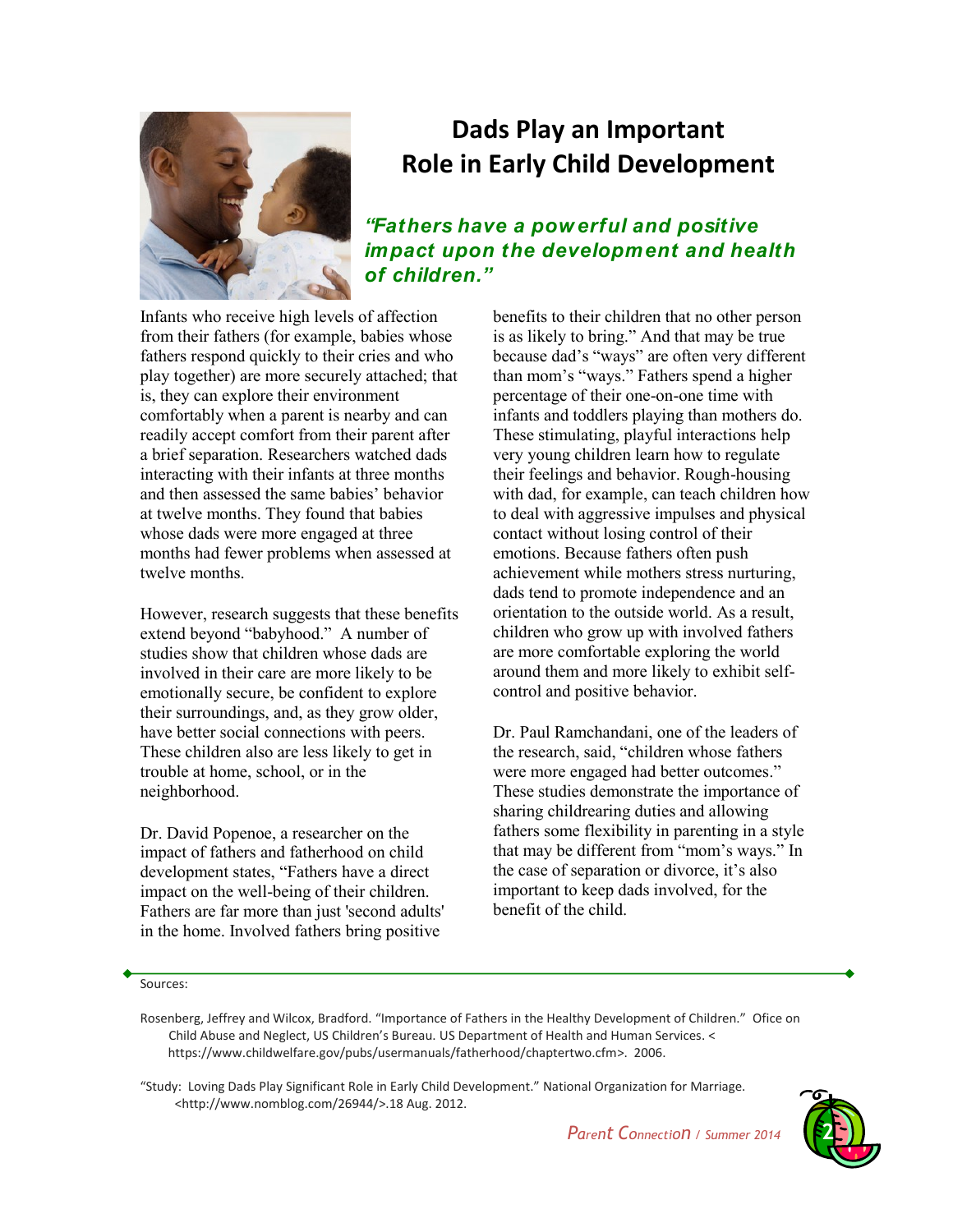# **Simple Ways to Boost Your Child's Emotional and Social Development Every Day**

### **At all ages:**

- **Give lots of warm physical contact and attention, this promotes a sense of security** and well‐being
- **Be** aware of his/her moods by reading their gestures, faces and sounds
- **Respond when your child is upset and when your child is happy**
- Read together and tell stories daily; choose books with humor so you will want to read them over and over
- **A** Acknowledge desirable behavior often ("I like it when you play so well together" = TIME IN) NOTE: 5 to 10 "time‐ins" for every time‐out!
- Speak second languages if it is natural for you to do so



### **Young Infants:**

- **Talk or (sing) to your baby while holding, feeding, bathing,** or playing
- **Let your baby look at your face**
- Respond to baby's gestures, faces and sounds
- Give babies colorful (safe) objects to look at, including books

and pictures

### **Older Infants:**

- **Copy her sounds and expressions**
- **Play peek-a-boo and play patty-cake**
- Teach her to wave "bye-bye," shake her head "no" and "yes"
- Read books together let baby point to characters, pat the book



#### **Toddlers:**

**Be encouraging and** 

supportive, and set appropriate limits

- **Be consistent; establishing routines for meals,** naps and bedtime
- **Make time to play daily**
- **Offer simple choices (Which book shall we** read together?)
- **Choose toys that encourage creativity (blocks, animals, books)**
- **Exercise 1** Listen to and answer her questions
- **Rhyme, sing and listen to music together** dance!
- **Encourage drawing, building and creative play**
- Introduce simple musical instruments (even wooden spoons and pots/pans work!)
- **n** Create ways for your child to play with other children and to have out-of-home social experiences